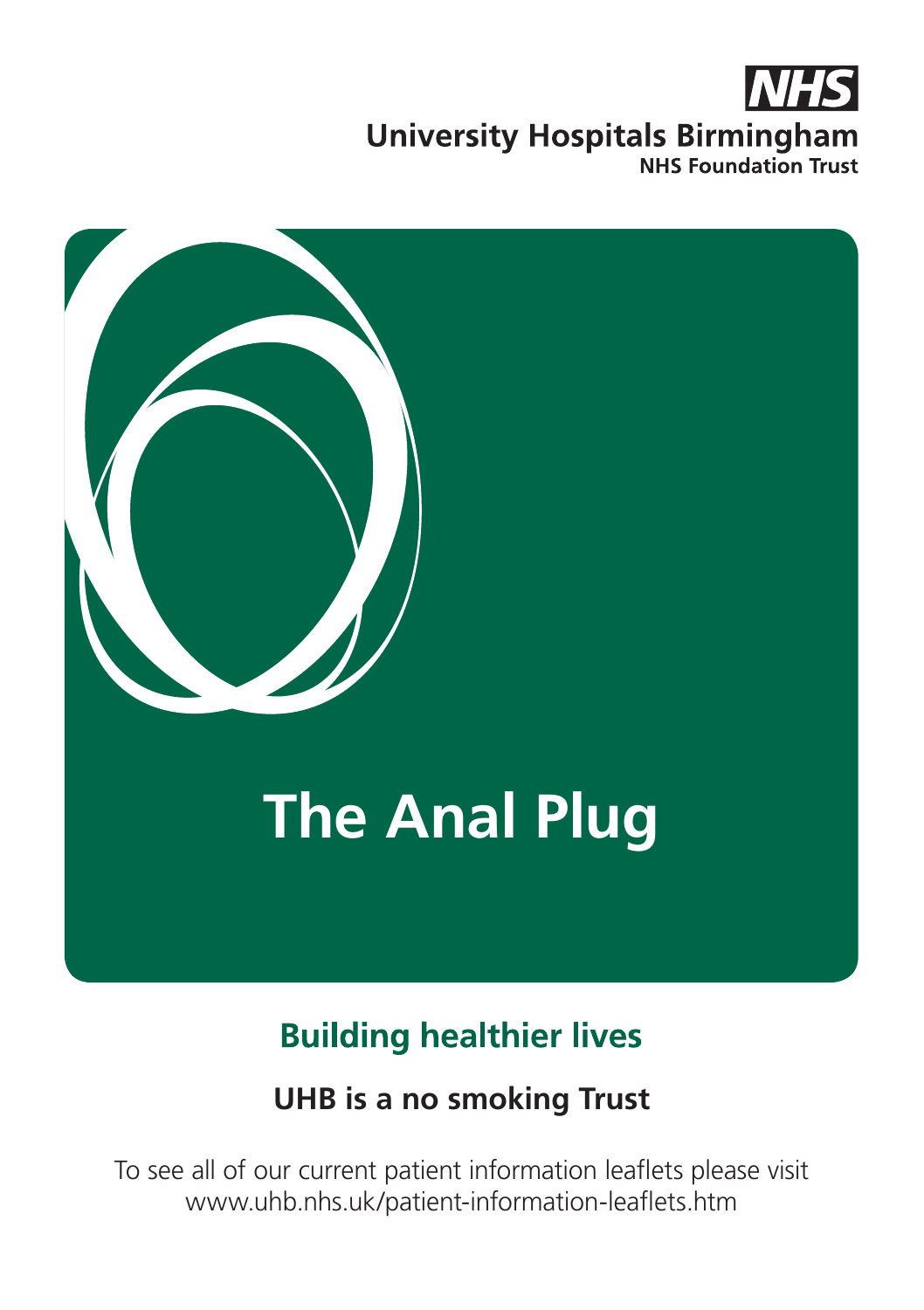## What are anal plugs?

The anal plug is a soft foam tampon which is designed to go into the back passage. Once in place it gently expands to fit the rectum and so prevents leakage of stool. The anal plug is designed to be used to prevent accidents and so most people use them for reassurance when they are going out. They can be used on a daily basis or occasionally to provide confidence.

## How do they work?

They are designed to be used by people who have faecal incontinence or leakage of stool. They are made of soft foam which is coated to allow the plug to be inserted. This coating then dissolves in the warmth and moisture of the back passage. This happens in approximately 30 seconds allowing the plug to expand to fill the back passage. By filling the back passage the exit of stool is blocked allowing time to get to the toilet so preventing accidents. They only work if the stool is formed, they do not work for people with loose stool. There are two sizes available to ensure the best fit.

#### What are the risks?

The anal plug does not suit everyone. Some people find them uncomfortable to wear. Some people find that their bowel contracts and pushes the plug out, even when it is expanded. They do not work for people with loose stools.

## What are the benefits?

If they work and are comfortable they can reduce or prevent bowel accidents. This can give greater confidence when going out. It can also reduce the risk of sore skin and embarrassing smells. Anal plugs are available on prescription.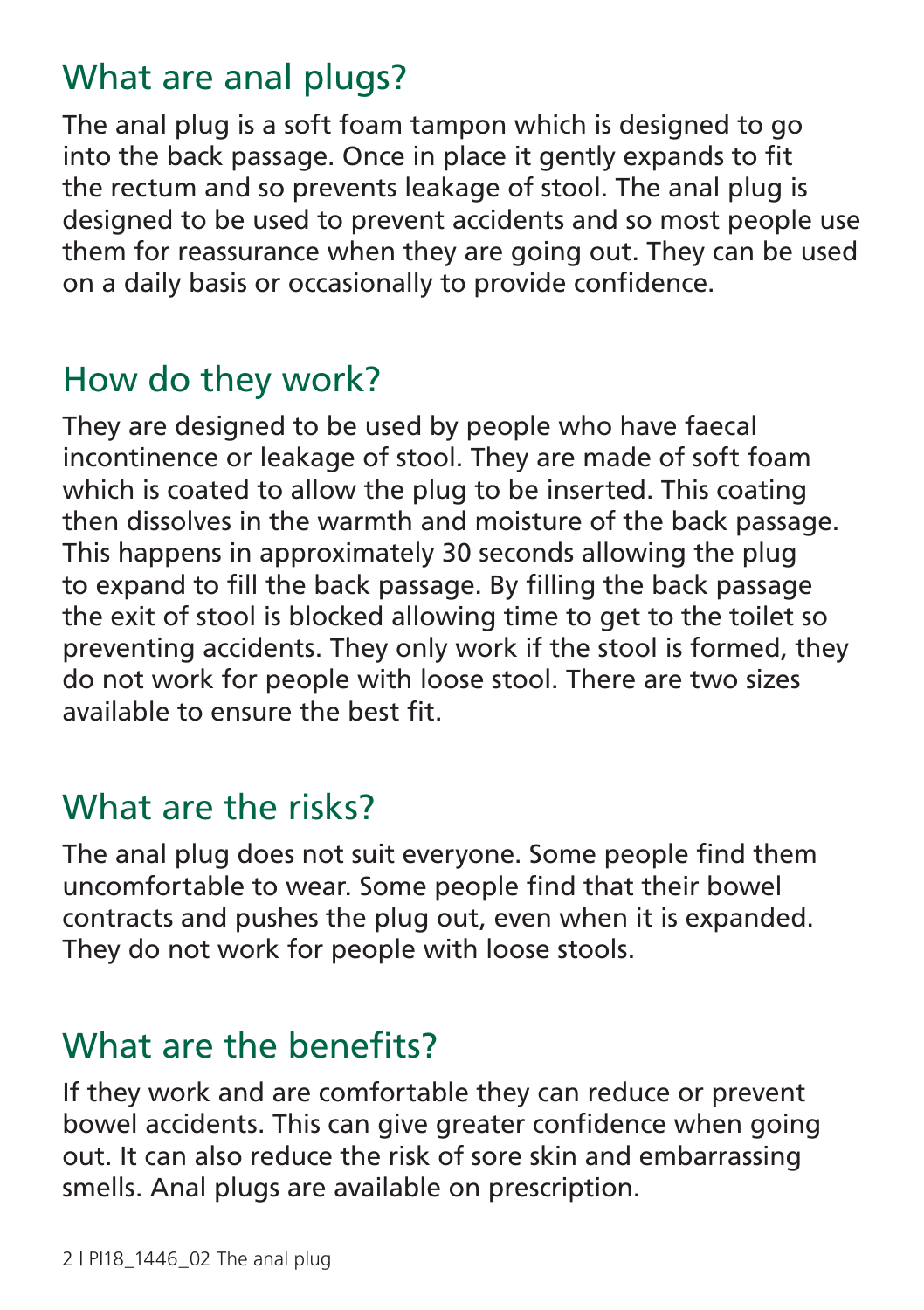# What are the alternatives?

The alternatives are to empty the back passage so that there is nothing present to leak. This can be done by using suppositories, enemas or washouts.

## How to use anal plugs

- 1. Wash hands thoroughly in warm water and soap.
- 2. You may opt to use gloves.
- 3. Open the package of the plug, but keep the suppository inside the package until you are ready to use it.
- 4. Position yourself comfortably. Lying on your left side with feet level or slightly elevated is the best position, but they may also be inserted whilst sitting on the toilet.
- 5. When ready, take the plug out of the package and hold it in between your thumb and middle finger. Be careful not to drop it.
- 6. Use the water soluble lubricant (provided in the pack) to coat the blunt end of the plug.
- 7. Insert plug directly to the anus until only the string is visible. (Usually to the depth of your finger is sufficient).
- 8. Hold in place for at least 30 seconds to allow plug to expand.
- 9. The plug can be left in place for up to 12 hours.
- 10. Remember to wash your hands with soap and water afterwards.
- 11. To remove pull the gauze string gently. Removal will not start a bowel movement.

Wrap the used plug in toilet paper and dispose of in a waste bin. **DO NOT** flush it down the toilet

#### If you have any further questions, please do not hesitate to ask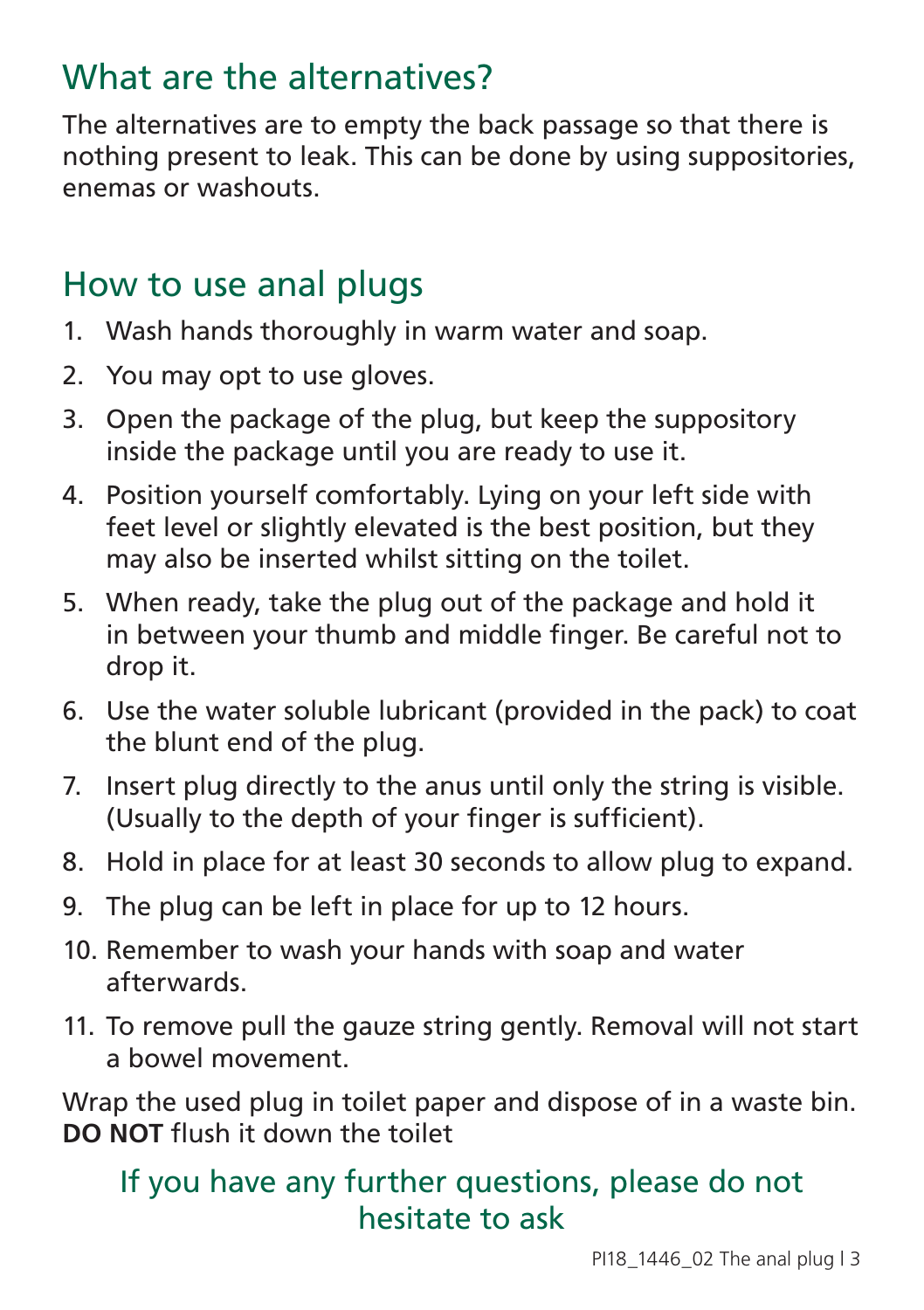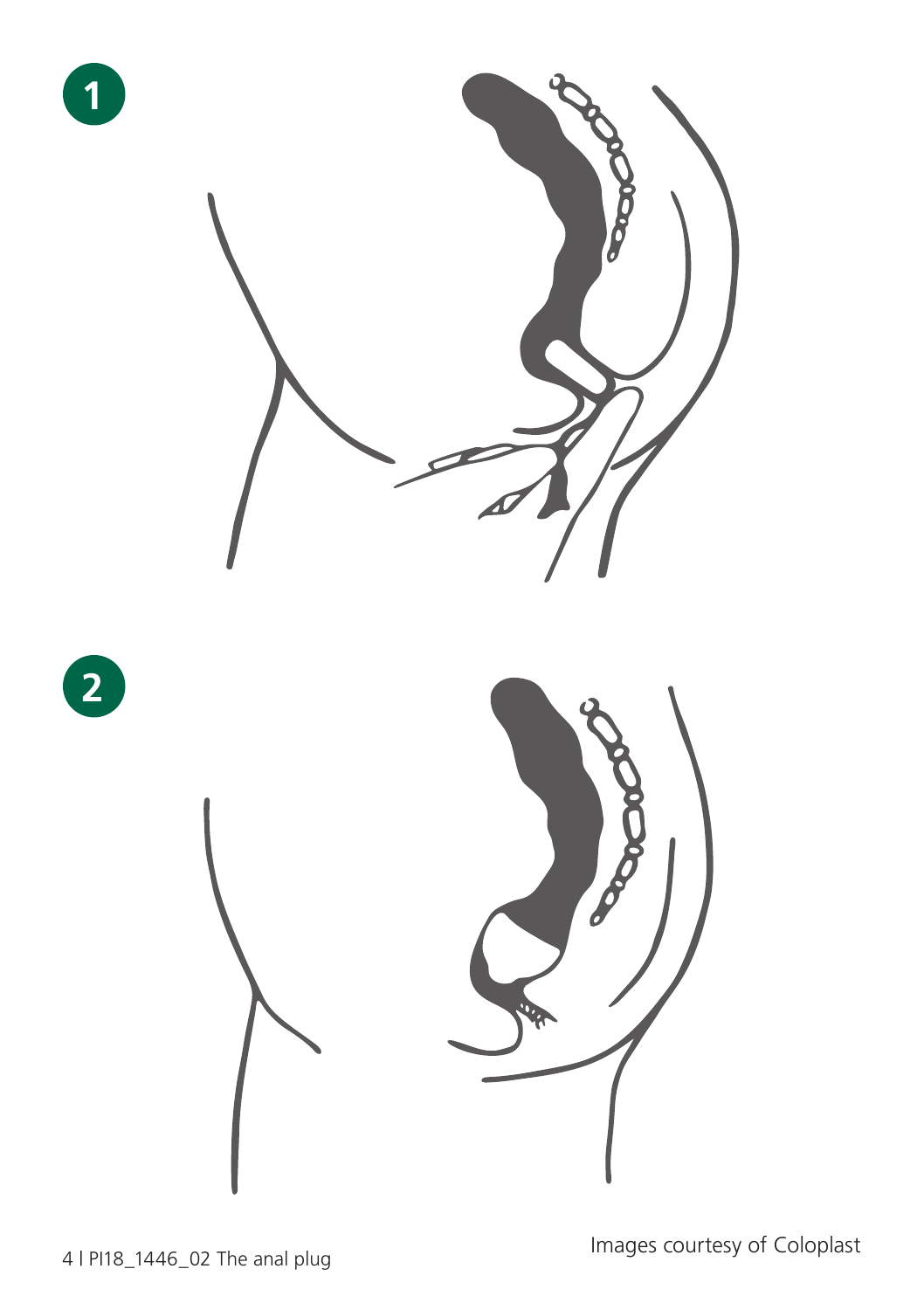## Contact details

#### Colorectal clinical nurse specialists

Telephone: 0121 371 4980 Telephone: 0121 371 4501 (answerphone)

# Useful contacts

#### Bladder and Bowel Foundation

Helpline: 0845 345 0165 www.bladderandbowelfoundation.org

#### Core

Telephone: 0207 486 0341 www.corecharity.org.uk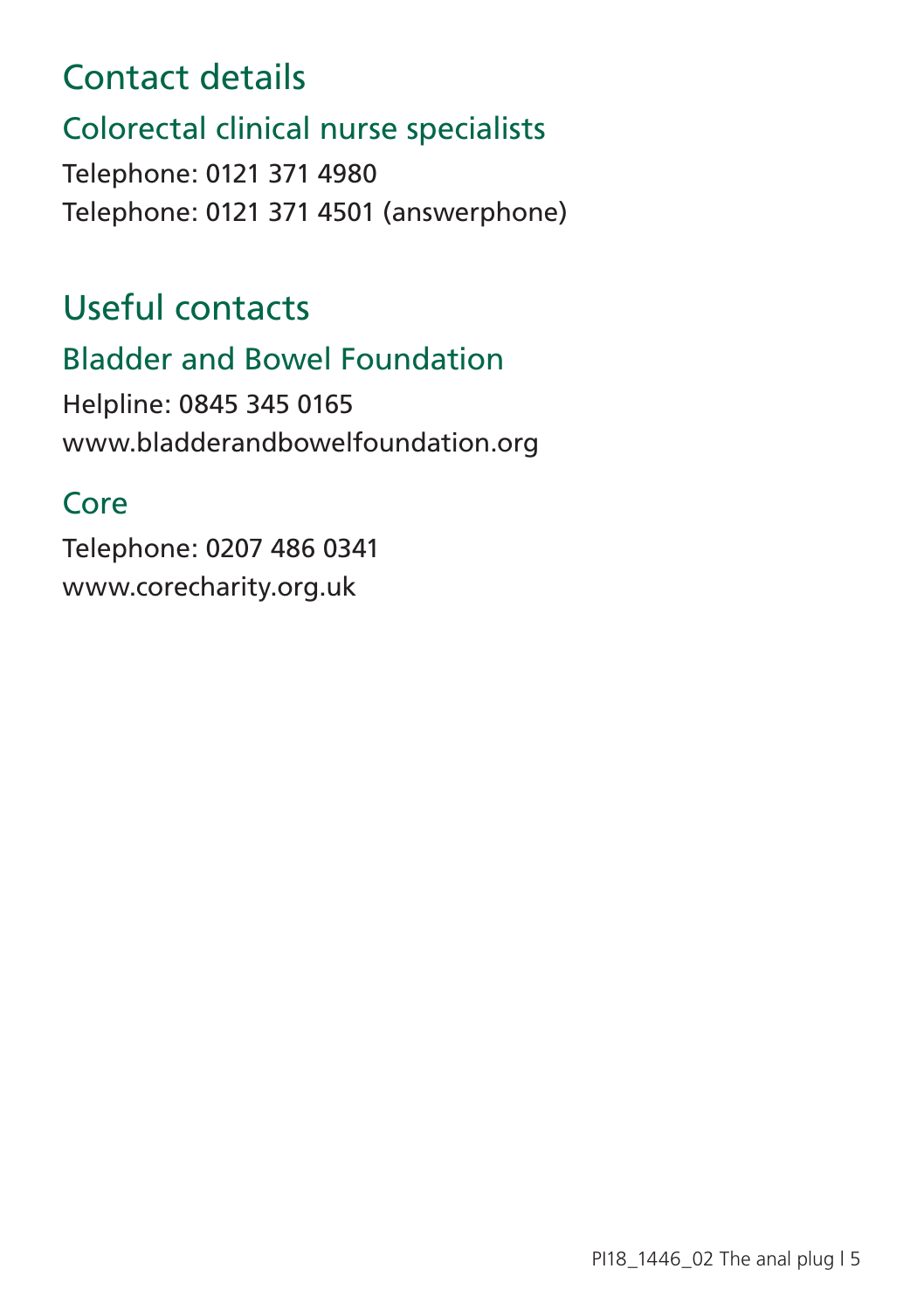Please use the space below to write down any questions you may have and bring this with you to your next appointment.